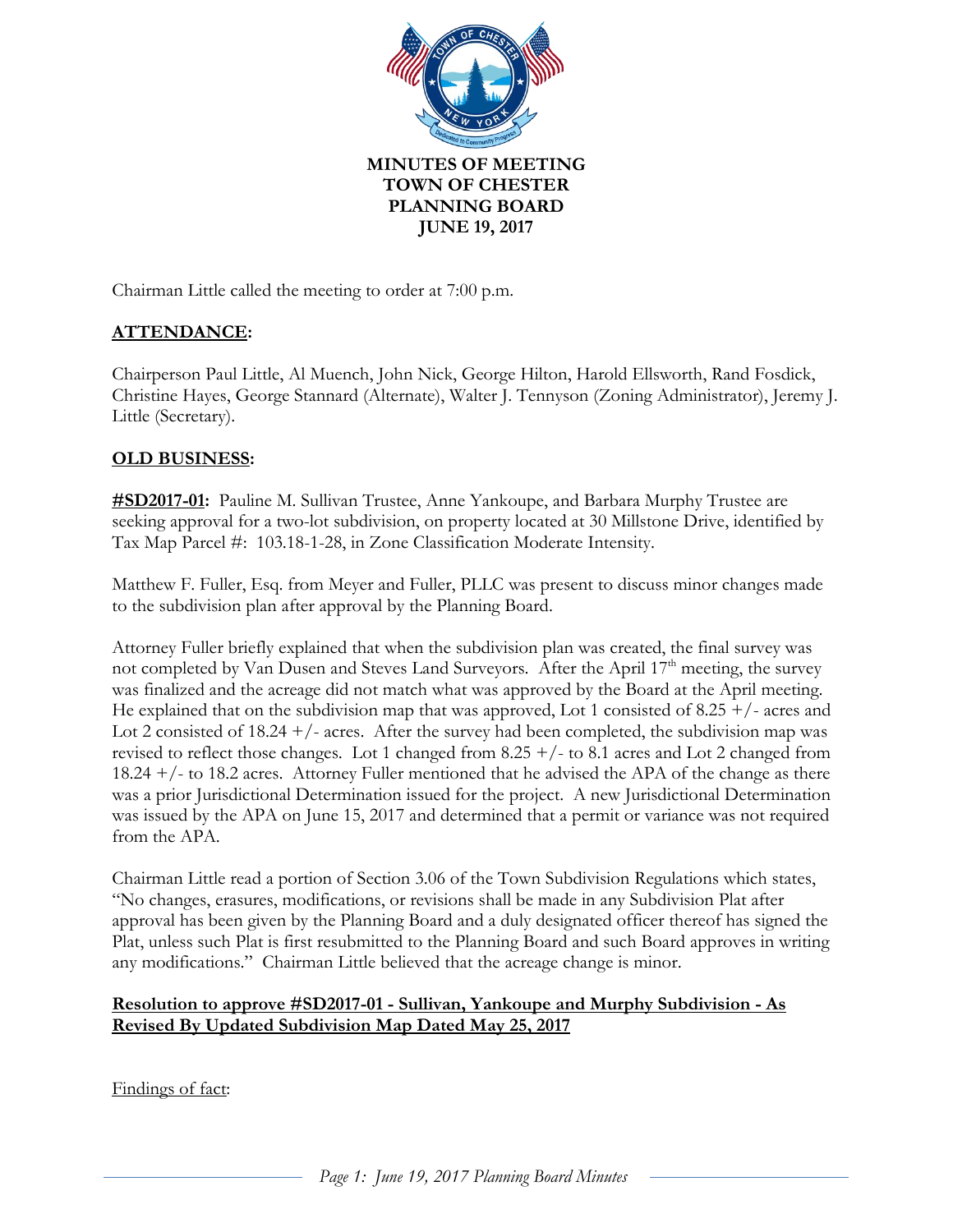- 1. The Planning Board finds that #SD2017-01, as revised by the updated survey dated May 18, 2017, and revised subdivision map dated May 25, 2017, and submitted on behalf of the applicant is a Minor Subdivision as defined in the Town of Chester Subdivision Regulations.
- 2. The Planning Board previously completed the required SEQR review on April 17, 2017, and found that this project will not have any significant adverse impacts on the environment. Similarly, the minor revisions in lot sizes in the revised subdivision map dated May 25, 2017, has no impact on the findings of our previous SEQR review.
- 3. A public hearing was duly advertised and was opened on March 22, 2017, and closed on April 17, 2017.

# **Approval of Subdivision Plat:**

Based on the findings of fact, Mr. Muench moved as follows:

Pursuant to section 3.06 of the Town of Chester Subdivision Regulations, the Planning Board grants final approval of the revised subdivision plat dated May 25, 2017, and authorizes the Chairman or Vice-Chairman of the Planning Board to sign the revised Subdivision Plat for #SD2017-01 subject to the following conditions:

- 1. The project is subject to all conditions contained in APA Jurisdictional Determination J2017-0119 and J2015-0590.
- 2. Upon receipt of the signed revised Subdivision Plat, the revised Subdivision Plat shall be recorded in the Office of the Warren County Clerk. Immediately after recording, a copy of the Subdivision Plat shall be filed with both the Town Clerk of the Town of Chester and the Secretary of the Planning Board.
- 3. No changes, erasures, modifications, or revisions shall be made in this revised Subdivision Plat after approval has been given by the Planning Board and the Chairman or Vice-Chairman of the Planning Board has signed the Plat, unless such Plat is first resubmitted to the Planning Board and such Board approves in writing any modifications.

Seconded by Mr. Ellsworth. Motion carried 7-0.

Randy Frasier briefly presented and discussed the changes made to a gifted two-lot subdivision map on North Gore Road. The proposal was approved on August 15, 2016, but changes were made to the plan after approval. Mr. Frasier said that the APA permit has been issued for the subdivision. Chairman Little mentioned that the acreage for Lot 2 was revised from 45.07 to 45.25 acres. Ms. Hayes noted a minor error in the date the deed was recorded in the APA permit, under "Project Site" where it states, "…described in a deed from Albert Joseph Doring to Randy Frasier, dated November 21, 2014 and recorded **November 24, 2017** in the Warren County Clerk's Office…" Chairman Little said that the Board members received in each of their packets a letter from Amber Schenke, daughter of Randy Frasier, confirming the receipt of the gifted lot.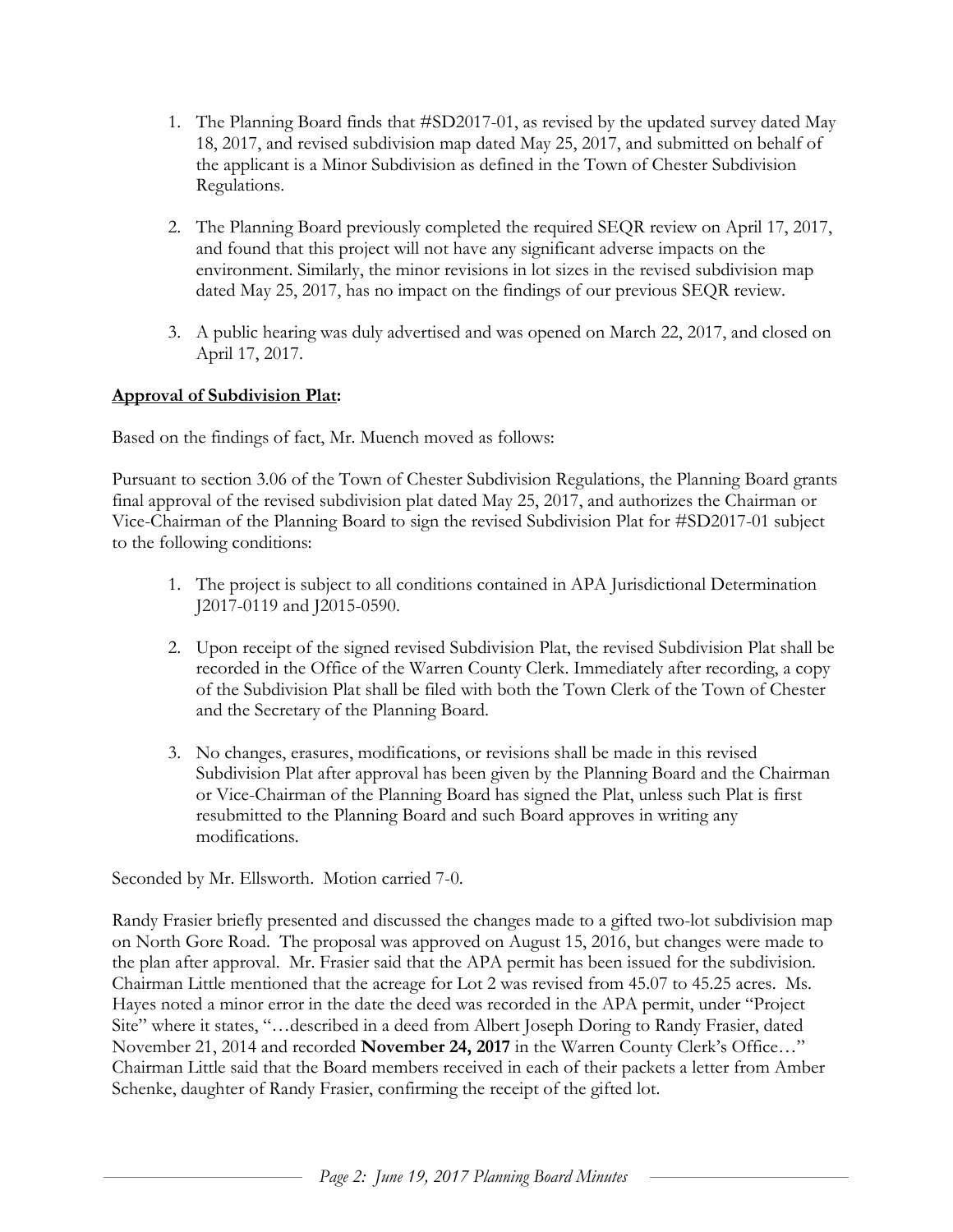## **Resolution to approve Two-Lot Subdivision With Gifted Lot By Randy Frasier**

#### Findings of fact:

- 1. Article III of the Town of Chester Subdivision Regulations provides in part, "In the case of a division of land resulting from a bona fide gift, devise or inheritance by and from natural persons which constitutes a minor subdivision, the Planning Board may, in its sole discretion, waive the required fee and/or the public hearing. However, such a division of land shall remain subject to all other provisions of these Subdivision Regulations and any new land use, development or construction on lots created thereby shall be subject to the provisions of the Town of Chester Zoning Ordinance." The Planning Board finds that the "Map of a Proposed Subdivision Lands Now or Formerly of Randy Frasier" prepared by Darrah Land Surveying, PLLC, and dated April 12, 2017 and revised June 01, 2017 is a two lot subdivision resulting from a bona fide gift to Amber Schenke as evidenced by her letter dated May 16, 2017 and contains only minor changes to the map and project previously approved by the Planning Board on August 15, 2016. The Planning Board further finds that this is a Minor Subdivision as defined in the Town of Chester Subdivision Regulations.
- 2. The Planning Board finds that this project is a Class A Regional Project for which the APA has issued Project Permit 2017-0048.
- 3. In its SEQR review, the APA found in Project Permit 2017-0048 that this project will have, among others, "no undue adverse impact on the natural, scenic, aesthetic, ecological, wildlife, historic, recreational or open space resources of the Park."
- 4. As a two lot subdivision involving a bona fide gifted lot, the Planning Board finds that no public hearing will be required.

#### **Approval of Subdivision Plat:**

Based on these findings of fact, Mr. Muench moved as follows:

Pursuant to section 3.06 of the Town of Chester Subdivision Regulations, the Planning Board grants final approval of the proposed subdivision plat dated April 12, 2017 and revised June 01, 2017, and authorizes the Chairman or Vice-Chairman of the Planning Board to sign the Subdivision Plat for this two-lot subdivision subject to the following conditions:

- 1. The project is subject to all conditions contained in APA Project Permit 2017-0048.
- 2. Upon receipt of the signed Subdivision Plat, the Subdivision Plat shall be recorded in the Office of the Warren County Clerk. Immediately after recording, a copy of the Subdivision Plat shall be filed with both the Town Clerk of the Town of Chester and the Secretary of the Planning Board.
- 3. No changes, erasures, modifications, or revisions shall be made in this Subdivision Plat after approval has been given by the Planning Board and the Chairman or Vice-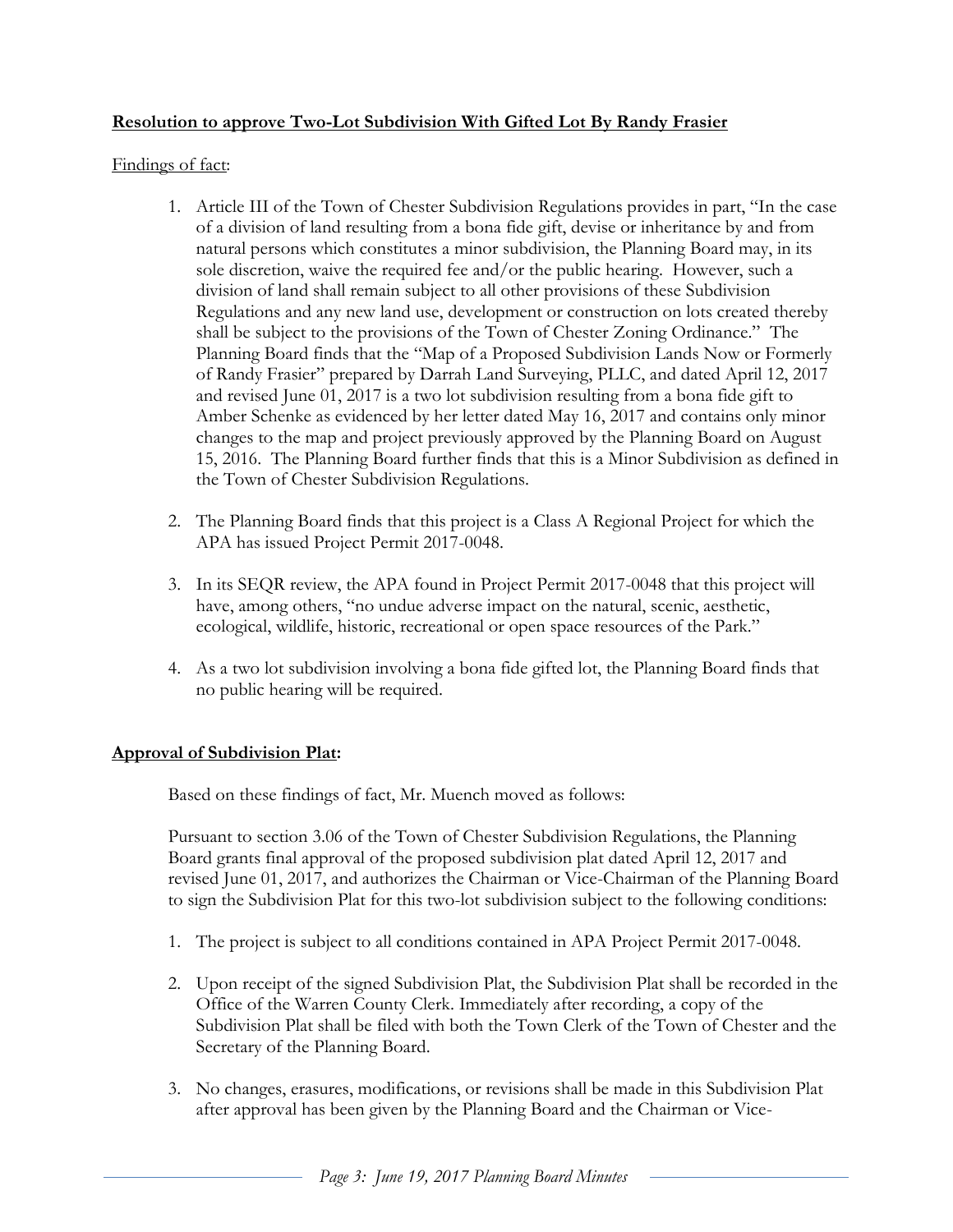Chairman of the Planning Board has signed the Plat, unless such Plat is first resubmitted to the Planning Board and such Board approves in writing any modifications.

Seconded by Mr. Ellsworth. Motion carried 7-0.

Attorney Fuller briefly explained that the map for boundary line adjustment #BLA2017-01 that was previously approved by the Board had not been filed within the sixty day period. No changes were made to the map. He asked the Board to reapprove to re-date the map so it could be filed at the County Clerk's office.

Ms. Hayes made a motion to approve that Chairman Little re-sign the "Keith Fish" map that was approved on January 23, 2017, dated March 16, 2017; motion seconded by Mr. Nick. Motion carried 7-0.

### **PUBLIC PRIVILEGE:** None.

### **BOARD PRIVILEGE:**

Chairman Little mentioned that in the past it has never been a requirement that a letter be submitted to the Board from the recipient of a gifted lot and is not included in Section 8.02 of the Zoning Local Law. Brief discussion ensued regarding approval of gifted lot subdivisions.

Chairman Little read the letter from Richard Bump regarding his resignation as member from the Planning Board. He believed it would be a nice gesture to send a letter to Mr. Bump and Mr. Dutcher thanking them for their service. Chairman Little said he would write the letters.

Chairman Little mentioned that he has noticed that a majority of the questions to the applicant(s) came from the "right-hand side of the Board". Chairman Little said that it does not look good to the public if one member of the Board is asking most of the questions concerning a proposal. Chairman Little proposed that each member of the Board be given the opportunity to ask one question and follow-up questions if necessary before moving on to the next member of the Board. Mr. Muench stated that if he has questions, he will ask every question that he feels is necessary for him to make an informed judgment on whatever is brought before the Board. Mr. Nick was in agreement with Chairman Little's suggestion. Ms. Hayes stated that she would like an opportunity to ask questions or to make a motion. Chairman Little mentioned that it is most likely not in the best interest of the Town for one member to make all of the motions. He also commended Mr. Muench that he has added a great deal to the Board's approval of projects with motions.

Ms. Hayes or Mr. Stannard will not be present at the tentative Board meeting on July 17<sup>th</sup>.

#### **MINUTES:**

Mr. Muench briefly discussed his thoughts on the Brand-Mundrick Boundary Line Adjustment (#BLA2016-01) and the Rustic Charm Proposal (#SPR2017-01). Board discussion ensued regarding the Planning Board's decision to waive the parking requirements for the Rustic Charm proposal. Mr. Nick asked Chairman Little if he had discussed with Mark Schachner regarding the deadline for sending paperwork to the Board prior to a meeting. Chairman Little said that sometimes the information received is of minor but necessary importance and at times it can be a